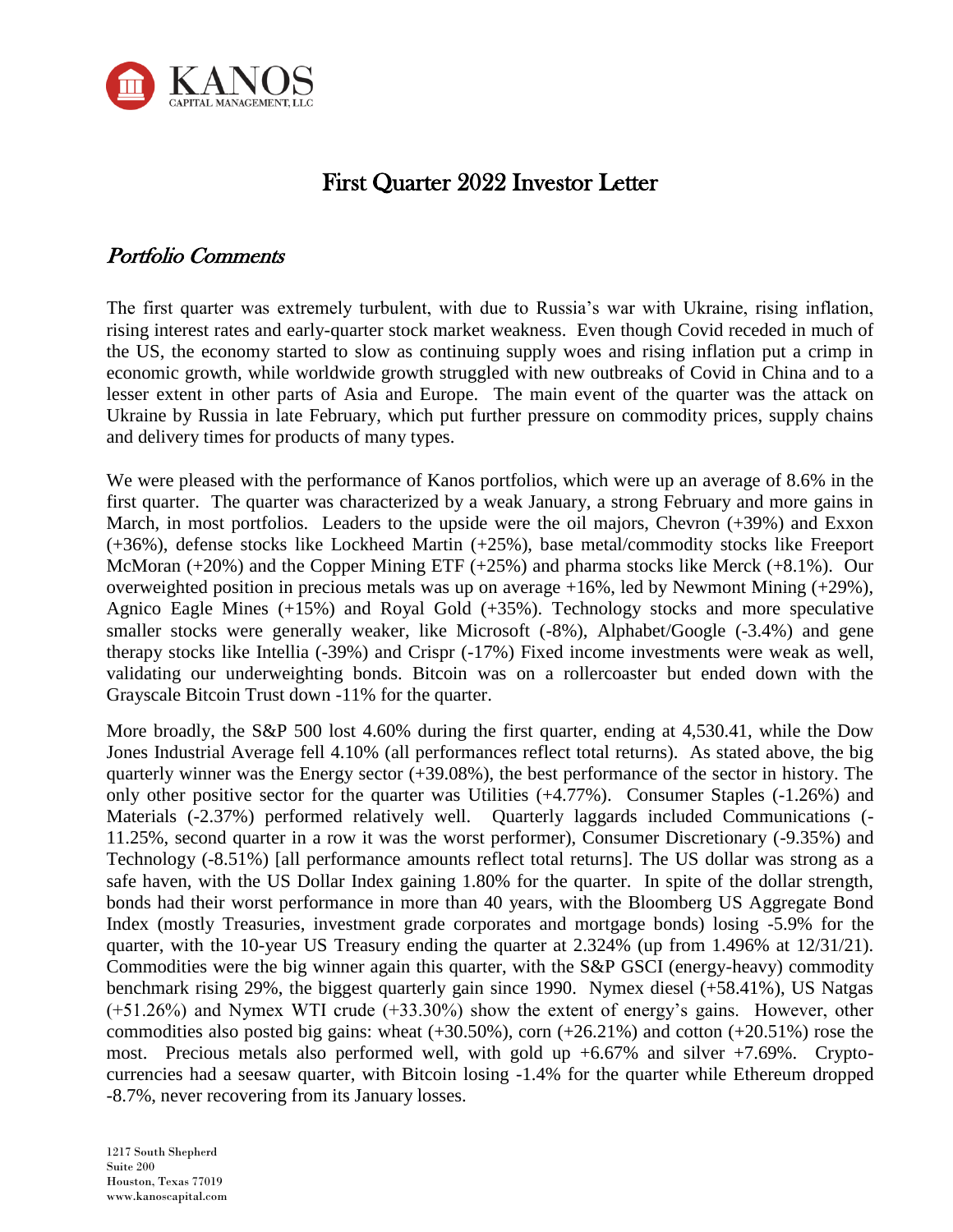

## **Introduction**

Wow – the world has really changed since we last wrote to you. Inflation has increased significantly, the Fed has gone from a slow gradual interest rate rising cycle to a plan for an abrupt, punitive combination of large rate hikes and quantitative tightening, and, of course, Russia attacked Ukraine, and the Western world responded with sanctions. The investment implications of these events don't really change our point of view, instead, they speed up the progression and thus the consequences of the world's previous economic moves. We have a lot to say in this letter, so we will get right to it.

## Economy

The economy in 2022 seems to be more challenging, as predicted, due to supply & labor constraints, lack of any further fiscal stimulus, and rising inflation that have combined to moderate the fast growth seen through most of 2020-21. The Atlanta Fed's GDPNow indicator has the US economy slowing from its 6.9% 4Q growth rate to just a 0.9% rate for 1Q 2022.

However, this weakness appears to reflect the still slow nature of January-February when some of the nation was still encumbered by Covid restrictions. Since early March, most of the nation is operating more normally, and employment has been picking up, with economic activity increasing in manufacturing, entertainment, travel and restaurants/bars. Monthly employment gains have continued to show strength and wages for workers have been climbing steadily.

One fly in the ointment is the recent weakness in sentiment/consumer confidence. The monthly University of Michigan sentiment survey, widely followed on Wall Street as the independent sentiment indicator, dropped to 11-year lows, with both the Current Conditions and Expectations components also hitting multi-year lows. The survey results, which also showed decreased confidence during the initial Covid lockdowns, recovered during 2020/21 but now has dropped to new lows, reflecting Americans' using up their savings and pessimistic about the high (and growing) cost of living, driven by the rapid inflationary price increases of the past twelve-plus months. The reason we bring up the sentiment indicator is its extreme reading and its pointing to a consumer near the "end-of-his/her-rope." We think that bodes poorly for economic growth in 2022 and beyond. In confirmation of a further slowdown, the US Treasury yield curve inverted in mid-April, where short term interest rates (the 2-year notes) yield more than the longer-term Treasury, in this case the 10-year bonds. The inversion of the yield curve points to a recession in the next 6-24 months. [The reasoning is that as the Fed raises shortterm interest rates to slow either an overheating economy or too-hot inflation, and the market recognizes that higher interest rates will affect the economy (and markets) enough that they buy longer-term Treasuries as a safe haven to park assets as the economy slows, thus driving down long-term rates through increased buying.]

Another brake on economic activity is, of course, the rising inflation we are seeing, made worse by continuing supply chain problems. While supply chain problems were initially due to Covid lockdowns, geopolitical events have added to the mix to make supply chain problems worse today than earlier in 2021/2022: recent PMI (Purchasing Managers Index) surveys show the majority of US industrial managers continue to see delivery times getting worse. Most do not see any improvement, and the hostilities of Russia-Ukraine with the accompanying sanctions, along with economic export bans,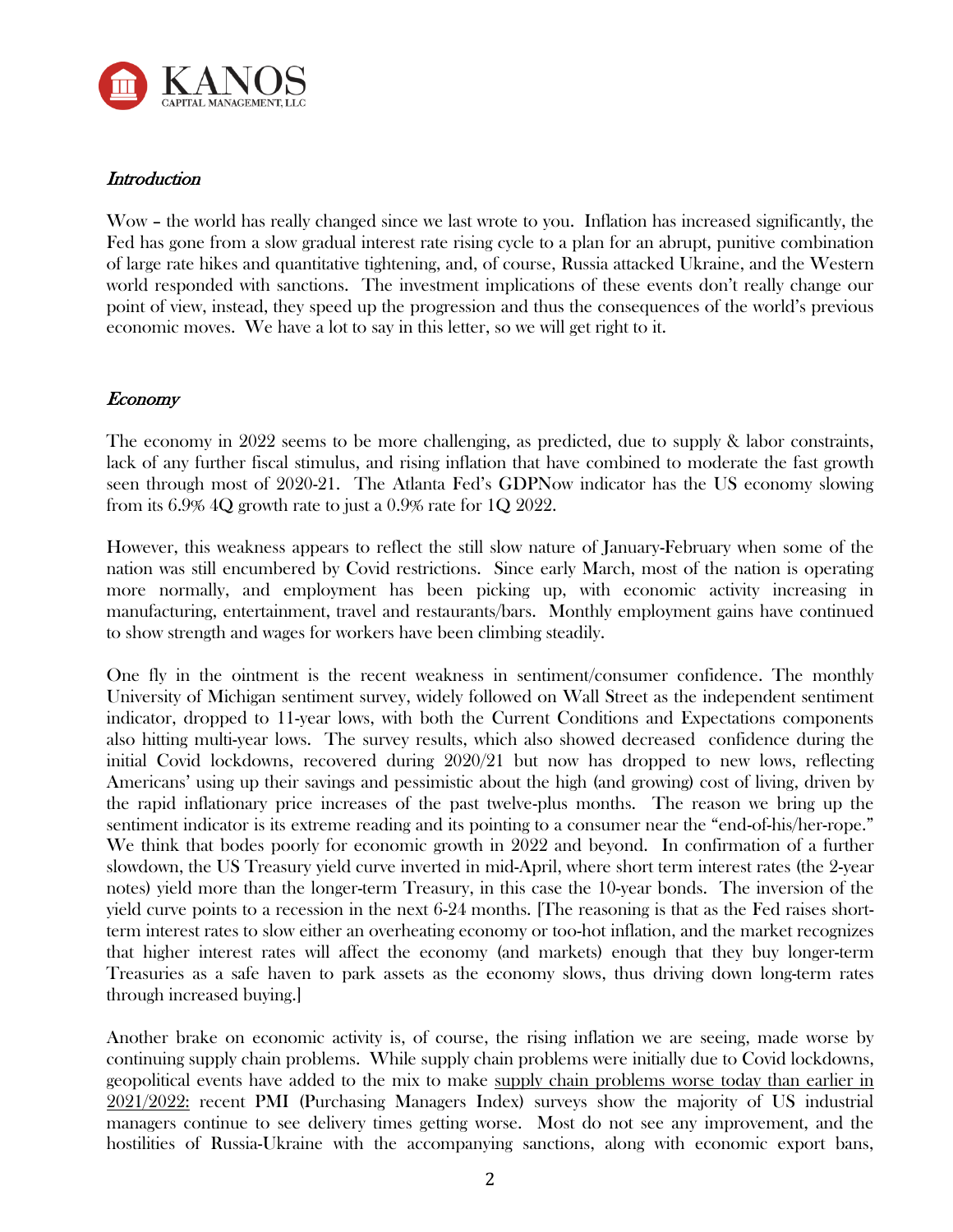

continue to "gum up" the works of world trade. Higher prices and longer delivery times (or even delivery uncertainty) is evident across the spectrum, still affecting semiconductors for autos worldwide, fuels/chemicals/fertilizer/crops worldwide and metals sourced from various different geographies, including the war area.

We respect the signals of the markets and the various economic and sentiment statistics and surveys, so we accept that the US economy can slow, eventually into recessionary territory. But we also see that a number of industries are doing well and have promising futures, meaning that some of the economy may suffer more than other parts. We continue to believe that the underinvestment and growing demand for materials from the extractive industries has further growth in store, and we also believe that reshoring and establishment of regional/national supply chains to replace broken/untenable supply chains formerly allowed by unfettered globalization will lead to a building / infrastructure renaissance for parts of the US for years to come. Thus, we believe our investments, many of which are in these industries, will continue to do well currently and in the future.

One more word about the US economy: a foreign war in which we have only an indirect influence is probably good, on balance, for the US economy. Our country will provide food, weapons and lots of new government spending not only for aid to Ukraine but also for aid and deployment of troops to the NATO countries of Eastern Europe and for care of the millions of refugees caused by the war. While this will further contribute to the US debt problem, in the short-term, it will boost a number of industries providing products and support to countries in Europe affected by the conflict.

World economies obviously have very different dynamics and thus, uneven prospects going forward. We will quickly run through them and our investment opinions.

In Europe, the inflation that has caused energy prices to skyrocket (even before the war) is a definite detriment for European economies, with no real relief in sight. Even if the war were to end tomorrow, sanctions against Russia will almost certainly continue for months or probably years after hostilities end. In addition, raw materials which in the past have been sourced from Russia are, for many, subject to economic sanctions, so they will have to be sourced from other places, causing delays and costing more, both of which hurt economic activity and profitability. In addition, lots of food is sourced from the Ukraine and Russia, so the availability of food from either of these countries is certainly reduced, which means food prices will be rising too. Finally, Ukraine has been a region of primary manufacturing, so parts and subassemblies from the war region will no longer be available as many factories have ceased operation and some have been damaged or destroyed. These factors all point toward rising costs and longer supply times for all of Europe, reducing economic output and threatening recession sooner than in the US.

China had already been slowing, and the events of late 2021/early 2022 have only contributed to further slowing. China's industry thrives on cheap, plentiful labor and energy, both of which are now at risk. Energy, obviously, is a big issue since oil prices have doubled and LNG has gotten more and more expensive due to world competition. China relies on coal for a large part of its energy needs, but China has had to import more and more coal due to too much rain in its coal producing regions, which lowered production and blocked transportation due to flooding and flood damage. As far as employment, labor costs have been rising for years and now food costs are rising worldwide, making feeding their populace a priority that takes more funds and resources. With the government's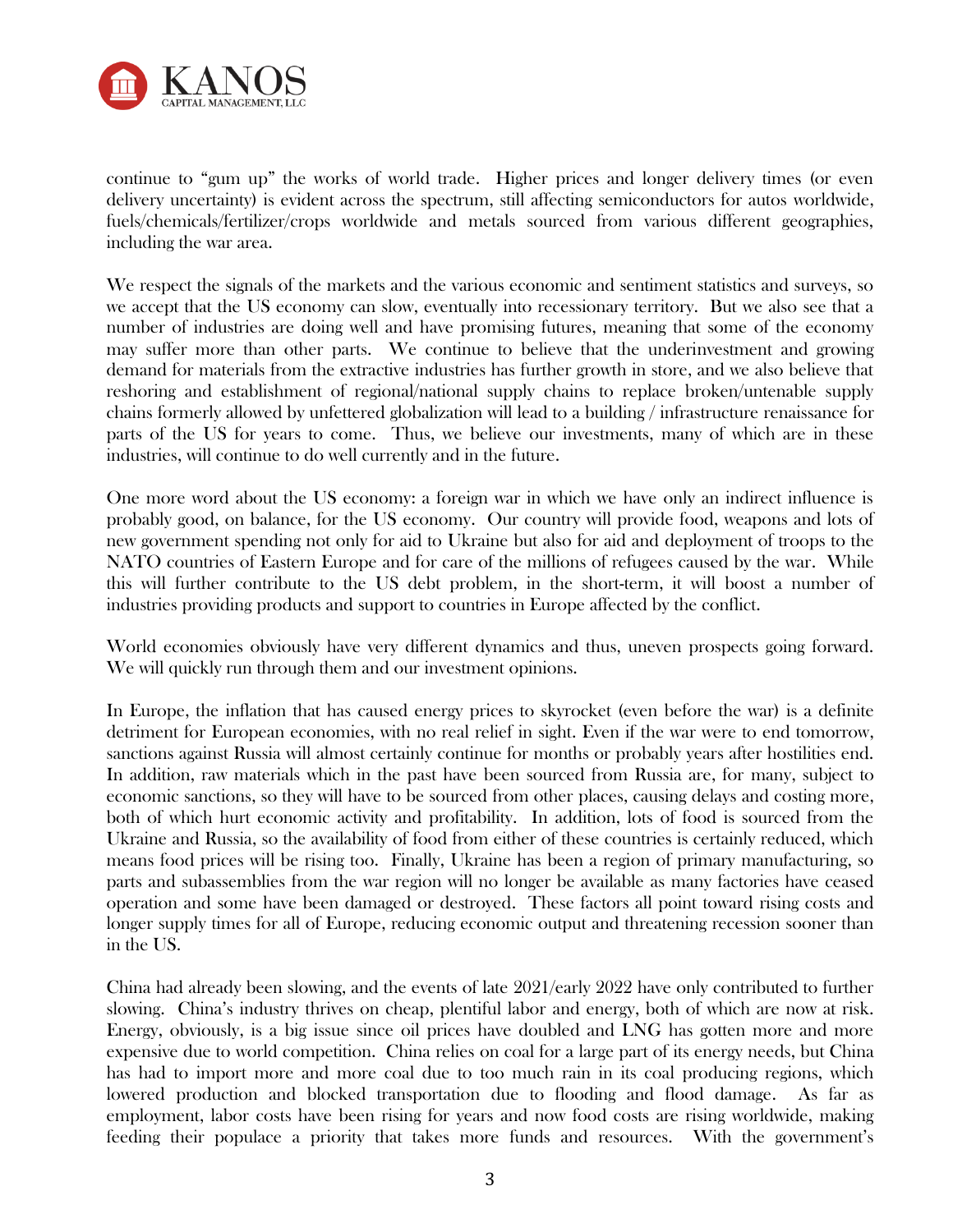

mishandling of Covid (zero-Covid policies don't work), cracks are appearing in Xi's grip of power, economic problems aren't getting as much attention as in past years. But the Bank of China and the Chinese government have already loosened monetary policy and fiscal policy, respectively, in April, so China is stimulating its economy now.

In other major Asian nations, India seems to be weathering higher energy prices so far, but Japan is susceptible, like China, to high raw material and energy prices.

## **Equities**

The initial swoon in US equities during January and February were mostly caused by lower corporate profit expectations by investors due to continuing Covid restrictions (in big cities, especially) and slowing worldwide economic growth, and obviously the price shocks caused by the onset of the Ukrainian war in late February. Lower stock prices and hints of some resolution to the conflict provided the conditions for the March rebound, which took the S&P 500 back within 5% of its all-time highs made last November. April has seen the markets move down near March lows as earnings reports have shown many disappointments (Netflix dropped 40% in a day) and no progress on resolving the war.

On one hand, the US equity market indices have been resilient, due in large part to buying based on the US status as a safe-haven for capital, its industrial/military might (to supply Europe and especially Ukraine with more and more arms, now and in the future), and the promise of at least some growth in the economy due to heretofore easy monetary conditions. Frankly, investing in most industries in the US looks more attractive than similar situations in Europe and China.

On the other hand, US equity markets also face some major headwinds, the most obvious being a Fed determined to tighten policy to fight "high and going higher" inflation. One thing in the markets' favor has been the Fed's slow speed in implementing policy – we have seen only one hike in March and 50 basis points in May, with QT starting in June but not reaching its full \$100 billion rate until September. However, the Fed is talking tough, projecting raising rates 2-3% during 2022 alone, in which there will probably be 50 or possibly even 75 basis point hikes (twice/three times as much as 'usual' hikes of 25 basis points), which are supposed to act as jolts to the economy, braking speculation and leading to slower growth (and thus, lower inflation) through higher 'cost' of money.

Our concern is that the Fed reverses its new tightening policy or continues to 'slow walk' it as a result of public pressure, which will result in little slowing of inflation. Continued inflation will continue to put pressure on corporate profits as costs of inputs remain high. Industries without pricing power may not be able to pass on higher costs while those with pricing power may also face headwinds as higher prices could pressure revenue growth. If stock market participants perceive further slowing of corporate profits, the stock market could face even more negative impacts. In addition, higher long-term interest rates tend to make growth stock trade at lower multiples, as investors factor higher financing costs into their investing decisions; this will probably further depress growth stock profit expectations and lower multiples, making value stocks better relative values than they've been in the recent past.

Many think the swoon of January-early March was the "pause that refreshes," meaning the market can head higher from here. But the late March rally showed almost no signs of capitulation, like large downdays with high volatility (VIX) readings, commentators on TV commenting that it's a bear market and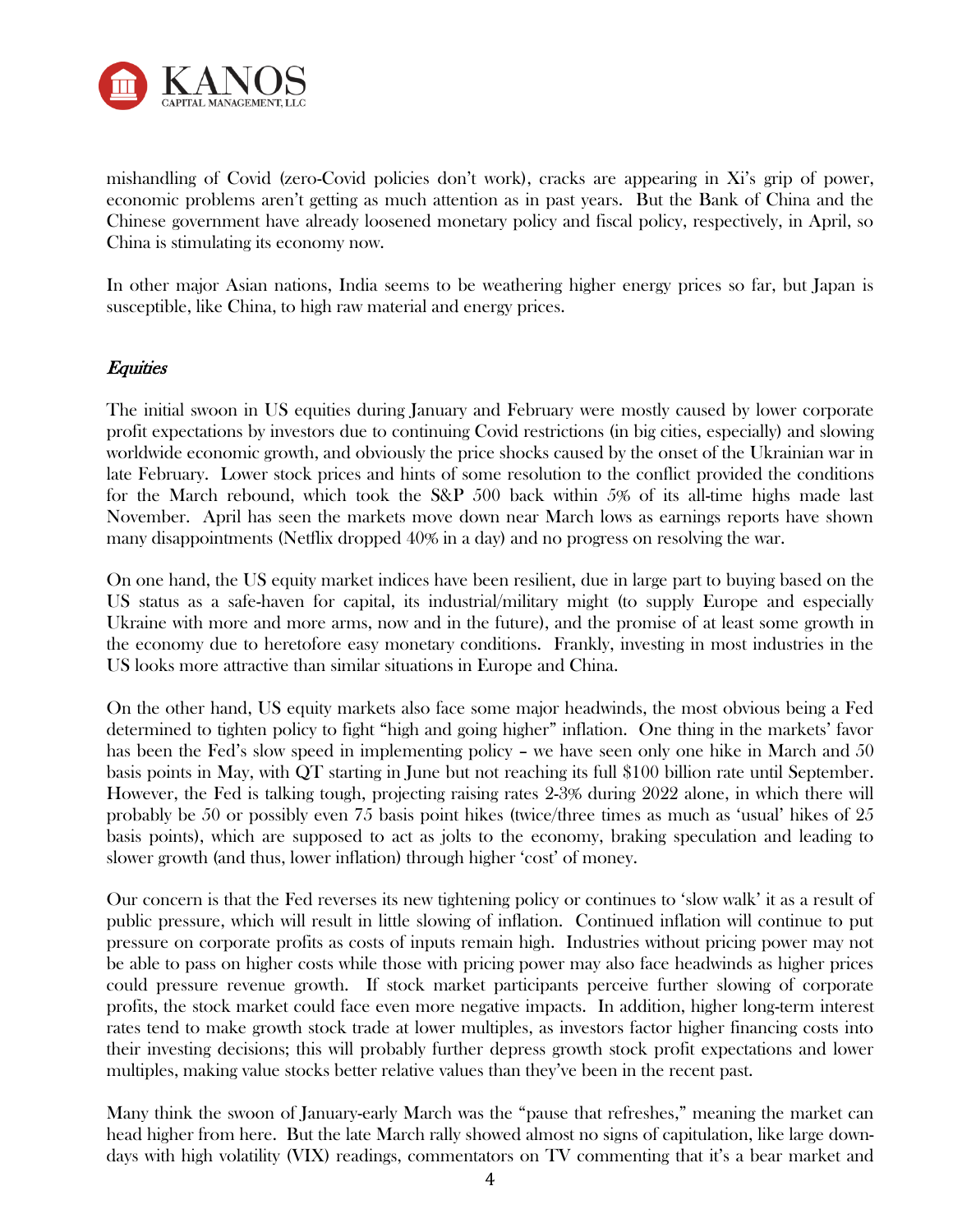

pundits calling for the 'next Great Depression.' While recent April downside stock market action has shown some of these characteristics, most stocks fell in orderly fashion, without any panic evident, just like they did in the first quarter downturn. Short sellers covered many of their shorts in the initial runup in late February, so they are not a source of continued buying. Who will be new buyers is not obvious in this environment, pointing to a question of where the fuel for new buying will come.

Lastly, bonds have been showing increasing weakness (bond prices down and bond yields up). Most in the financial markets consider bond market participants to be more market savvy, and if they continue to sell (probably due to Fed raising rates and accelerating inflation), stock market participants also often sell, as bonds become more attractive and less risky than stocks in an uncertain environment. As we will cover in the fixed income section below, US interest rates have just recently shown inversion of the yield curve, where long-term rates are lower than shorter-term rates – a situation that has successfully predicted ALL recessions in the past few decades. Recessions are bad for credit (where many bond holders move to safer government bonds, like Treasuries) due to rising default possibility of corporate bonds and, recessionary economies cause equity stock market weakness.

With all that said, we believe there are still some attractive possibilities in the equities of raw materials, healthcare, consumer staples, materials, defense and utilities. Growth worries and possible recession will cause a reduction in demand for lots of products, but raw materials with supply concerns, inelastic demand for consumer staples and healthcare and the continuing replacement of / upgrades to infrastructure should cause materials companies and utility companies to continue to show attractive future prospects. The current geopolitical turmoil should give defense stocks growing markets for many years. Almost all of these sectors have above average dividend yields, providing an even more attractive investment proposition. Covid concerns in China have led to recent weakness in many of the abovementioned stocks, but we feel this weakness is short-term and will bounce (think: reopening in China echoing the market reaction when the US reopened post-big Covid outbreak) in contrast to the forecast for growth stocks discussed above.

Foreign markets show fewer interesting prospects, outside of extractive industries. China's equity markets have shown weakness for months as the government cracked down on security concerns around Chinese companies listed internationally, while the torrid growth of the past couple of decades in China has been constrained by more limited growth prospects due to large and growing outbreaks of Covid, government crackdown on "too powerful" industries (education, big tech, retail), transportation and supply chain shifts that point toward reshoring in the US and other developed markets.

Japan's equity markets could be attractive as they use a dropping yen and their technical expertise (and extensive use of industrial robotics) to stay very competitive in exports of value-added products. However, their need for importation of raw materials, especially energy, makes their competitiveness also come into question. We continue to look for opportunities in Japanese stocks but have only found their trading houses to be attractive currently.

Europe is a basket case, with their high cost of energy, their poor demographics and the new needs to spend much more on (non-productive) defense equipment. The lowest interest rates in the world (competitive with Japan) do not save them from higher input and labor costs, meaning Europe is getting even less competitive in products, leaving them searching for sources of growth. Stocks in Europe are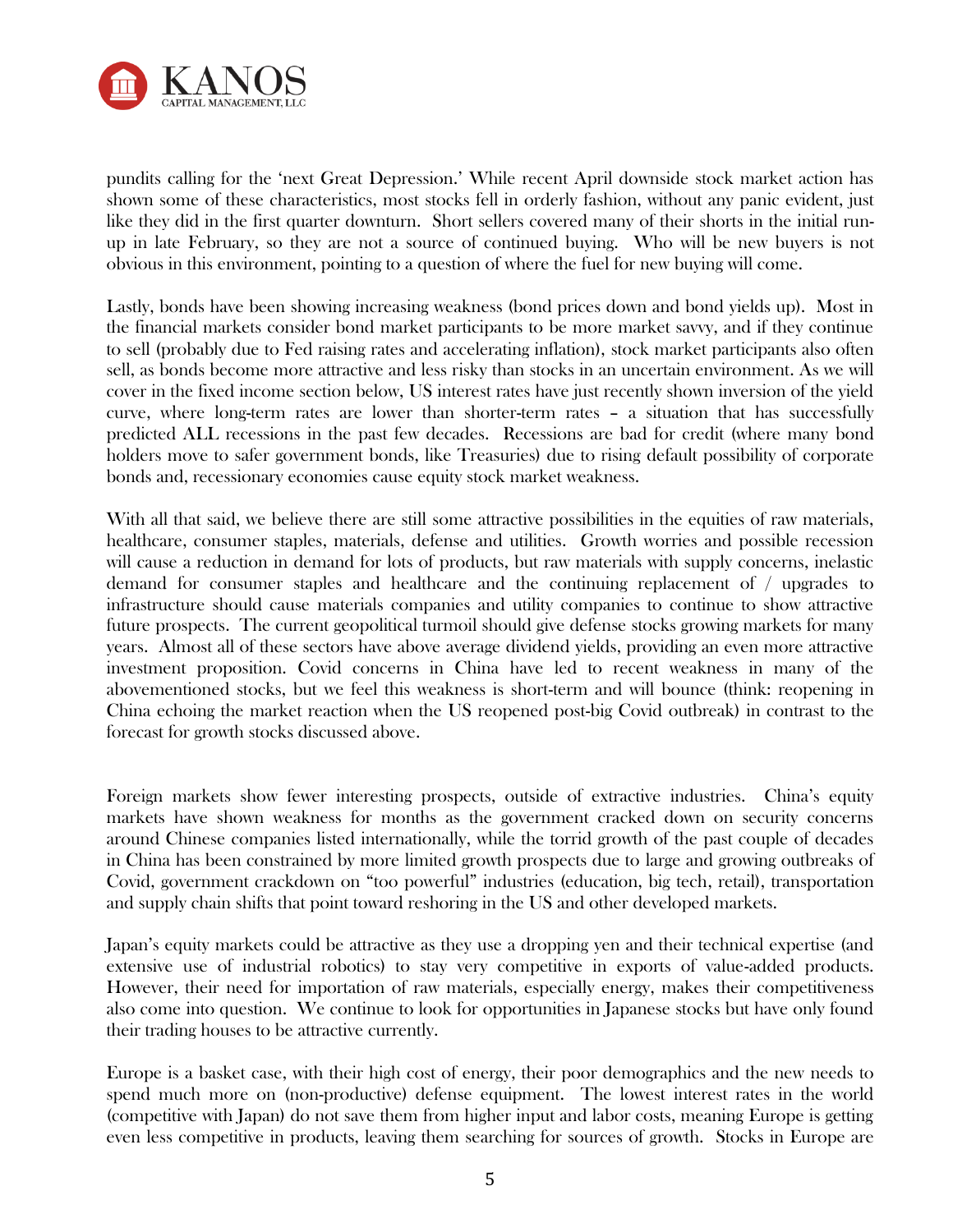

cheap but, again, outside of commodity industries, we don't like the risk/reward, especially due to the war.

Latin America looks to be a possible interesting area for future investment (Brazil in particular), where extractive industries are efficient and competitive worldwide due to plentiful energy and cheap labor, relatively speaking. Covid concerns in China have knocked down these stock markets too recently, but like above, we think these markets are pretty attractive, and we will look for opportunities as China reopens from its Covid slowdown.

Canada and Australia (and to a lesser extent New Zealand) are attractive for many of the same reasons, having plentiful energy and foodstuff production, meaning inflation should not hurt their economies as much and they can pass on increased costs, meaning corporate profits margins should be able to maintained at healthy levels. Same concerns and action plan as above vis-à-vis China's reopening as Covid recedes.

We are invested in and continue to look for new attractive opportunities in the abovementioned sectors and geographies for investment of your capital.

### Bonds

Bonds had their worst quarter in more than 40 years, as the Fed signaled their imminent tightening campaign, and bond markets built higher and higher rates into yield curves across the world. We were right to avoid the fixed income arena in the past few quarters, especially in light of the high and growing inflation problem.

The situation is virtually the same around the world: inflation is high and bond rates are still low, at least in the developed world.

In addition, the US Treasury yield curve inverted from the 2-year maturity out to the 30-year during mid-April although rates have reverted since to a more traditional yield structure. Investors are heeding the Fed's statements that they will raise rates in big jumps (50+ basis points at multiple meetings in 2022) and let their massive balance sheet run off at possibly as high as \$100 million per month. Bond investors already were anticipating slowing growth in the US and world economies in the next couple of years; that is now exacerbated by a Fed bent on tightening policy quickly and sharply while doing QT also.

We still don't believe bonds will prove to be a safe haven, except maybe if investors bail from highvaluation stocks during some sustained weakness, putting their sales proceeds into bonds for safety and some yield. As mentioned above, there continues to be a bid in longer-term bonds as many large investors rely on their "muscle memory" to park money in bonds as they see the recession approaching, while insurance companies and pensions still have to match long-term (20+ year) liabilities with investments of corresponding maturities. However, with very high energy prices and high input costs in general recently, we believe we will continue to see high inflation in future quarters, thus hurting the rationale for being long bonds. Also, with the fed no longer buying bonds, who will be the natural buyers (in size) for the large amounts of debt the Treasury will be issuing in the next few years?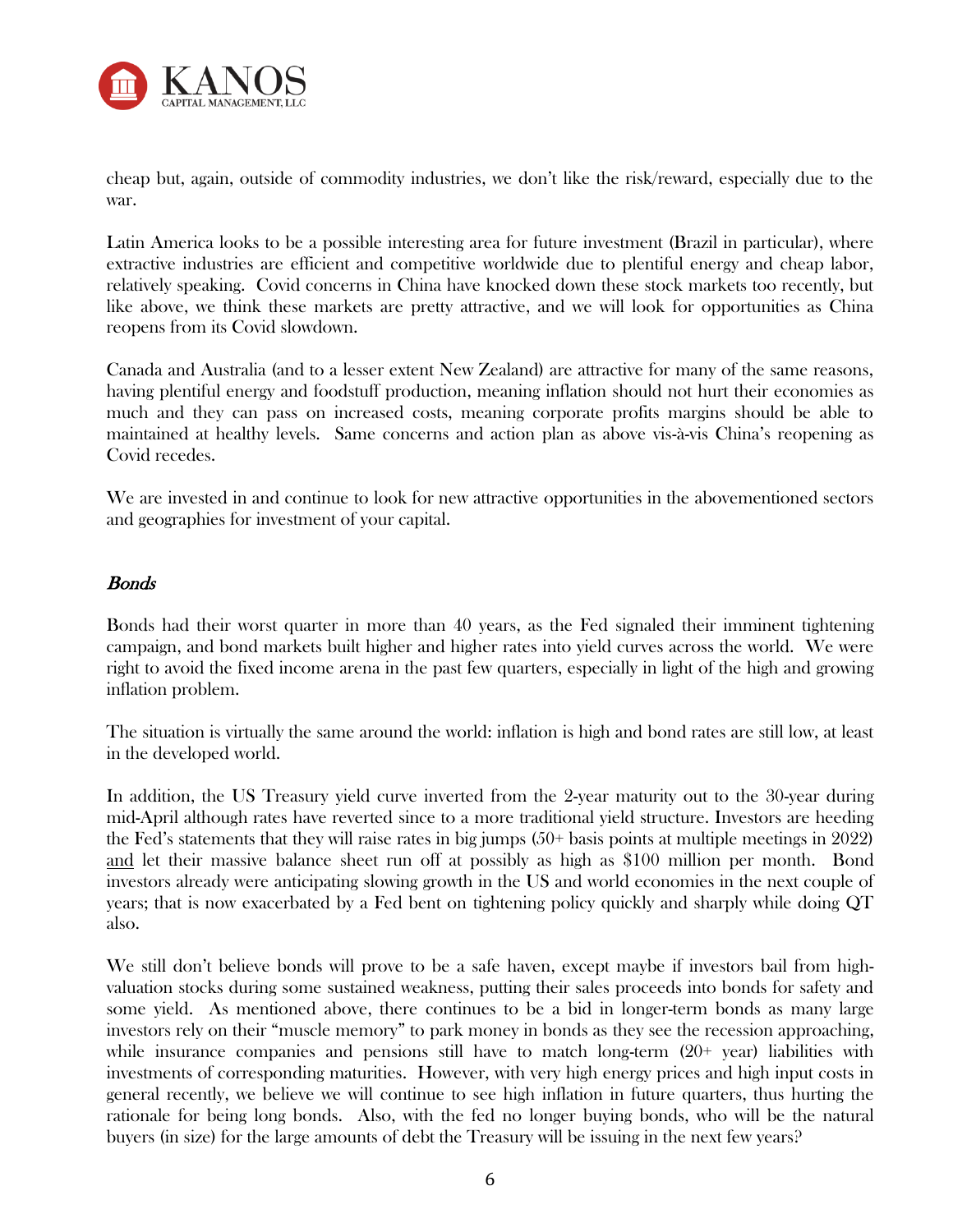

## **Currencies**

In past letters, we've said currencies don't have much investment appeal as virtually all countries have negative real interest rates, and some places continue to have negative nominal short-term rates, even today. But finally things are getting more interesting as central bank policies start to make currency movements diverge.

The US dollar has rallied all year, acting both as a safe haven for foreign capital and a 'parking place' for investment dollars liquidated from falling US stock markets during the quarter. We think it will continue to act strongly as long as the Fed continues to talk and act tough. If (and it is probably 'when') the Fed starts to show any weakness about imposing higher interest rates and QT, we think that the US dollar could break lower. Why would the Fed show weakness? It would only be in reaction to: 1) another market 'breaking,' like the US stock market going down 25%+, for example, or 2) political pressure from the Biden Administration / Congress if recessionary conditions occur sooner rather than later and lead to a large increase in unemployment and widespread business downturns/failures (similar to the March 2020 conditions). Absent a big fall in the US stock market or early-onset recessionary conditions, the Fed is on a course for higher interest rates and the US dollar should continue to rise.

With a rising dollar, other currencies have weakened, and with many commodities priced in US dollars, inflationary pressures are building faster internationally. Some smaller central banks (Hungary and Poland, for example) have raised rates to try to defend their currencies, but many central banks have not done so.

The Bank of Japan (BOJ) is one of those that hasn't raised rates, and in fact, doubled down on their Yield Curve Control (YCC) program in which they buy Japanese Government Bonds (JGBs - sorry for all the acronyms!) to keep the yields below the ceiling of 0.25% for 10-year JGBs. This has further raised the money supply in Japan, and thus severely depressed the yen, making it the most competitive (i.e. cheap) major currency but causing even higher inflation pressures and prices in Japan.

The ECB is also one that is far behind the inflation curve, so much so that the German 10-year Bund yield is still below 1%. The ECB has said they would end their quantitative easing this summer, but doesn't see raising rates much during 2022, which keeps the euro very weak compared to all major currencies besides the yen. The energy situation in Europe also is a detriment to the euro – energy is so expensive that much of euro currency flows will have to go toward energy costs in 2022 (and beyond).

The Canadian and Australian dollars have been strong along with the US dollar as central banks raise rates in both countries, and they are buoyed by being large exporters of commodities, thus helping their economies moderate the big price increases hitting net importers of raw materials.

Last, but certainly not least, the Chinese renminbi (the yuan), has been relatively strong as China still has the highest interest rates of any large country, but its sputtering economy and its loss of some industrial competitiveness to Japan due to the weakness of the yen means that financial market participants are starting to think China may weaken their currency, as was done the last time the yen was especially weak during the mid-2000s. The yuan has recently dropped as Chinese authorities enacted more monetary easing, but a weaker yuan will 'goose' inflation in China, so we don't think China dares weaken the yuan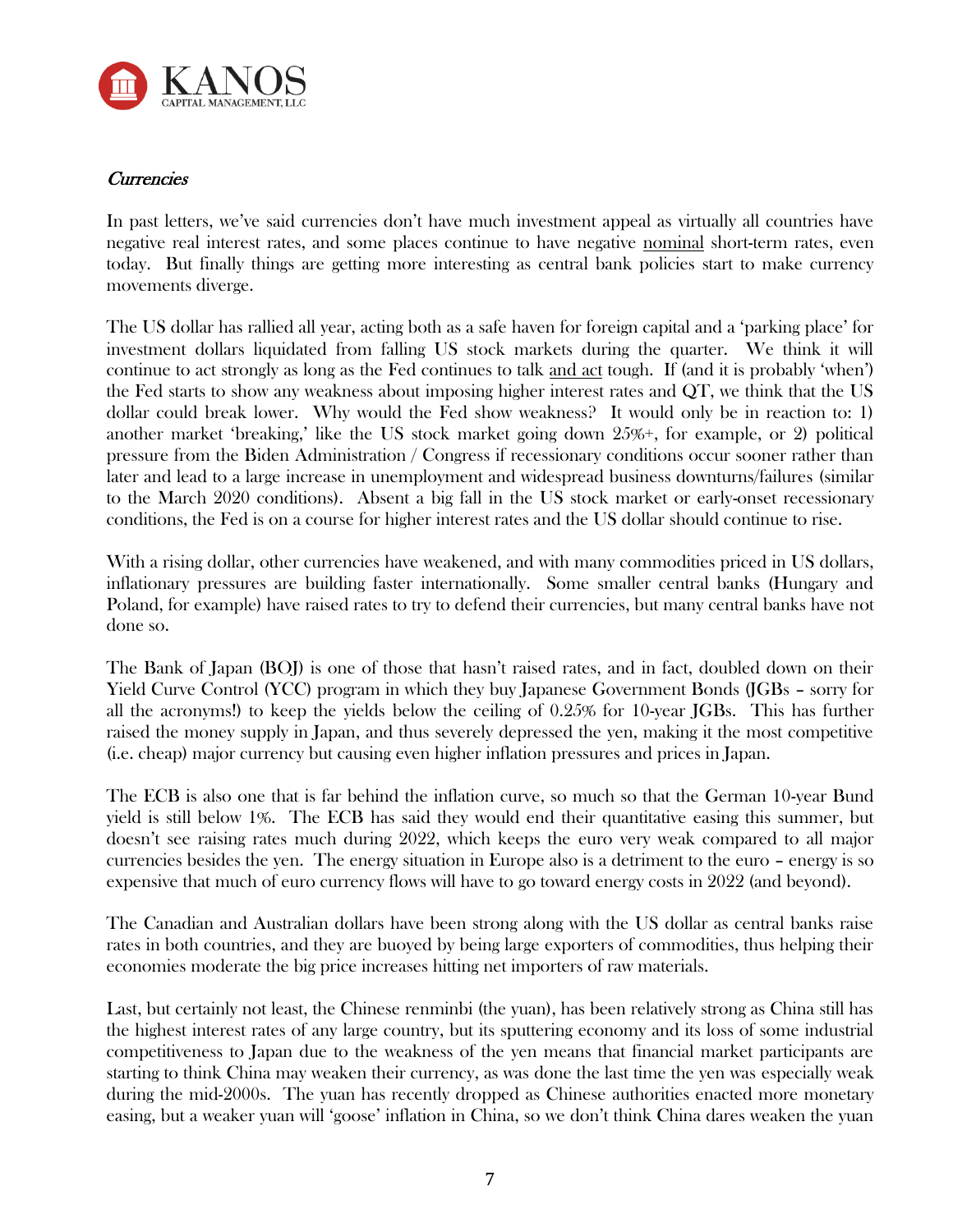

too much and threaten further food inflation – food inflation was a prime cause of the 1989 Tiananmen Square riots.

We don't see much attractiveness in any foreign currency, especially since we see possible sea changes in Chinese, US (if the Fed backtracks) and possibly Japanese central bank policies (if they have to defend the yen overtly). Any of these would lead to abrupt reversals of current trends; therefore, we don't anticipate very attractive risk/reward opportunities.

### **Energy**

In our last letter, we enumerated why we thought that energy prices would continue to rise, due to 1) higher current demand (and lagging ability to build supply), 2) European winter energy price pressures, especially in natural gas and coal and 3) emerging resource nationalism. The Russia-Ukraine war has obviously exacerbated all of these trends: further limiting supply, making European gas (and thus coal) prices even higher and causing countries to restrict supplies of some key commodities.

Even worse for oil supplies, Russia supplies as much as 5 million barrels per day of exports to the world (roughly 5% of total daily world usage), and with US/European sanctions overhanging the situation and the buying strike by many Western/developed world energy companies, Russia is having a hard time selling all of their production internationally, meaning barrels are backing up and being stored. In addition, Russian production can roughly be divided into Eastern and Western. Eastern, or Siberian, production can be exported from Vladivostok-area pipelines overland to China or to tankers that can take production to East Asian and South Asian buyers. Western Russian production, which is in and around the Ural mountains, generally travels West to be exported by pipelines to the Black Sea area, very near where war is raging. Lack of insurance coverage and lack of desire by ships to traverse and load tankers (due to war danger in the area) has led to a large reduction of exports from Western production. And this leads to the real problem (hat tip to Peter Ziehan and his vast knowledge of geopolitics and the troubles surrounding Russia): Russian oil fields are old and must be maintained expensively and meticulously to keep producing. The trouble is two-fold: 1) the only entities with the technological and operating knowledge to keep these Russian fields operating are Western oil field service giants Schlumberger, Halliburton and Baker Hughes. These companies are in the process of shutting down their Russian activity (under political pressure), meaning when things in the Western Russia oil fields break, caretaker Russian crews may not be able to restore production levels, and 2) if production gets shut down, due either to lack of buyers or production problems, these wells must be redrilled and recompleted to produce again, which could take months or years. In addition, if the pipelines stop flowing significant volumes, they will also have to be inspected and repaired before they can be reloaded. And finally, without Western oil field services, Russia will not have the parts and equipment needed to continue to maintain their oil wells for long. All in all, it means that the world will almost certainly lose at least 2 million barrels per day of supply as Russian barrels fail and are no longer available even to countries friendly to Russia. This also means that the world will gradually need more and more new sources of incremental production just to backfill losses from Russia.

This need to find more barrels is one main reason the Biden Administration has announced that the US would provide 1 million barrels per day out of the Strategic Petroleum Reserve (SPR) for the next 180 days (and obviously, they are also doing so to try to drive down the price of gasoline before the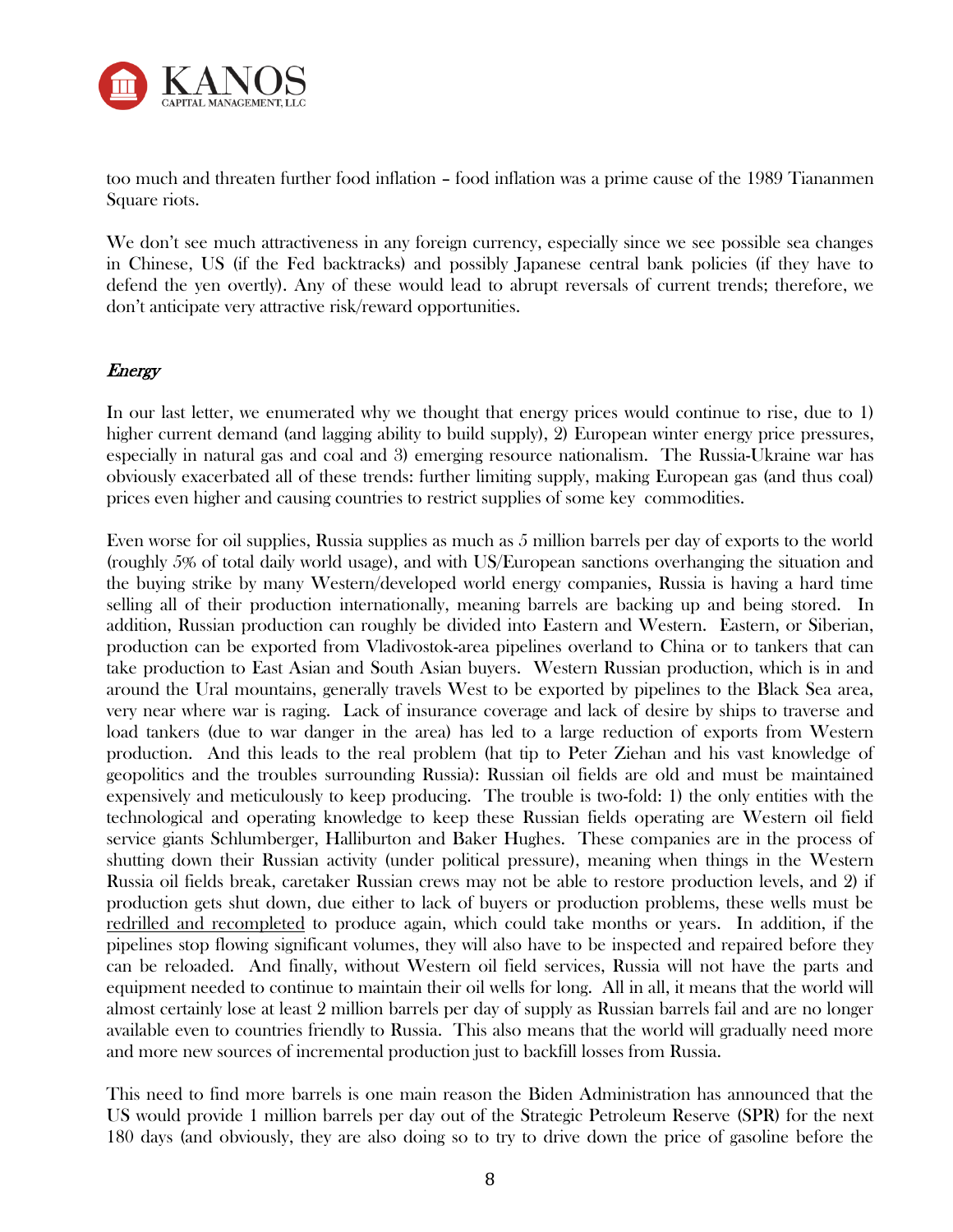

November midterm elections). Driving down oil, and thus gasoline prices, seems to also be the main rationale for the Administration to be engaged in reconciliation talks with both Iran and Venezuela, both of which are avowed enemies of the US but would welcome US reproachment to get rid of some of the sanctions that have severely limited their oil production in the past few years. However, and curiously, the Administration will not seek any kind of peace with US domestic oil and gas producers, seeing them as a political enemy which must be browbeaten and not given any additional incentives to grow production, while still limiting expansion of US production through continued suspension of US auctions of energy leases and increasing regulatory reviews and scopes to any new pipelines in the US.

But the results of trying to phase out all fossil fuels are already coming home to roost throughout the western world. One example is diesel fuel in the United States. Environmental, regulatory and political constraints on refineries on the US East Coast have led to half of East Coast refining capacity being closed over the last decade, leaving the East vulnerable to shortages of diesel fuel. The Russia-Ukraine war has exacerbated the situation since pre-war Russian diesel exports are no longer available due to political pressure not to buy Russian energy products. East Coast distillate (diesel) inventories are at their lowest level in decades, and prices along the US East Coast are priced around \$6 per gallon (or higher), while prices equivalent to \$7-8 per gallon in Europe are attracting supplies from US Gulf Coast refiners, redirecting supplies typically sent to East Coast markets. Diesel power is used all over the world for trucking, farming, mining and power generation in areas lacking large power plant infrastructure. The lack of supplies and inventories will not get better quickly, so high prices look here to stay.

As far as Kanos investments are concerned, we have invested in supermajor producers/refiners, in US domestic exploration and production companies and in pipeline/midstream companies. We continue to think that these will be attractive investment holdings, and we may add/switch to other energy investments along the value chain, meaning international assets that we think are attractive, relatively safe politically and could be extremely valuable, in light of the Biden Administration's ongoing war against the US energy industry. Only after a lot of pushback from moderate Democrats has the Administration bowed to a federal judge's order to lift the leasing ban and scheduled new federal land auctions. However, royalty rates have been raised and only parts of the prior leasing areas are even being offered, limiting the attractiveness of the first sale.

European reliance on Russian natural gas and renewables, that recently failed to generate the energy needed to heat/power a cold winter in Europe, is marching toward some kind of confrontation. We don't think Russia can keep supplying large amounts of natgas to Europe in the climate of total economic war that exists and appears to have no easy resolution. Construction of new LNG supply trains to send additional LNG to planned additional European LNG receiving facilities will take months or probably years, and it will also take time to produce enough LNG supplies to replace current Russian supplies. Thus, we believe LNG will be in demand around the world as the most environmentally friendly fossil fuel that provides the most heat content for consumers and industry. Therefore, we think various investments along the LNG chain could be attractive for investment, and we are looking for attractive opportunities/entry points.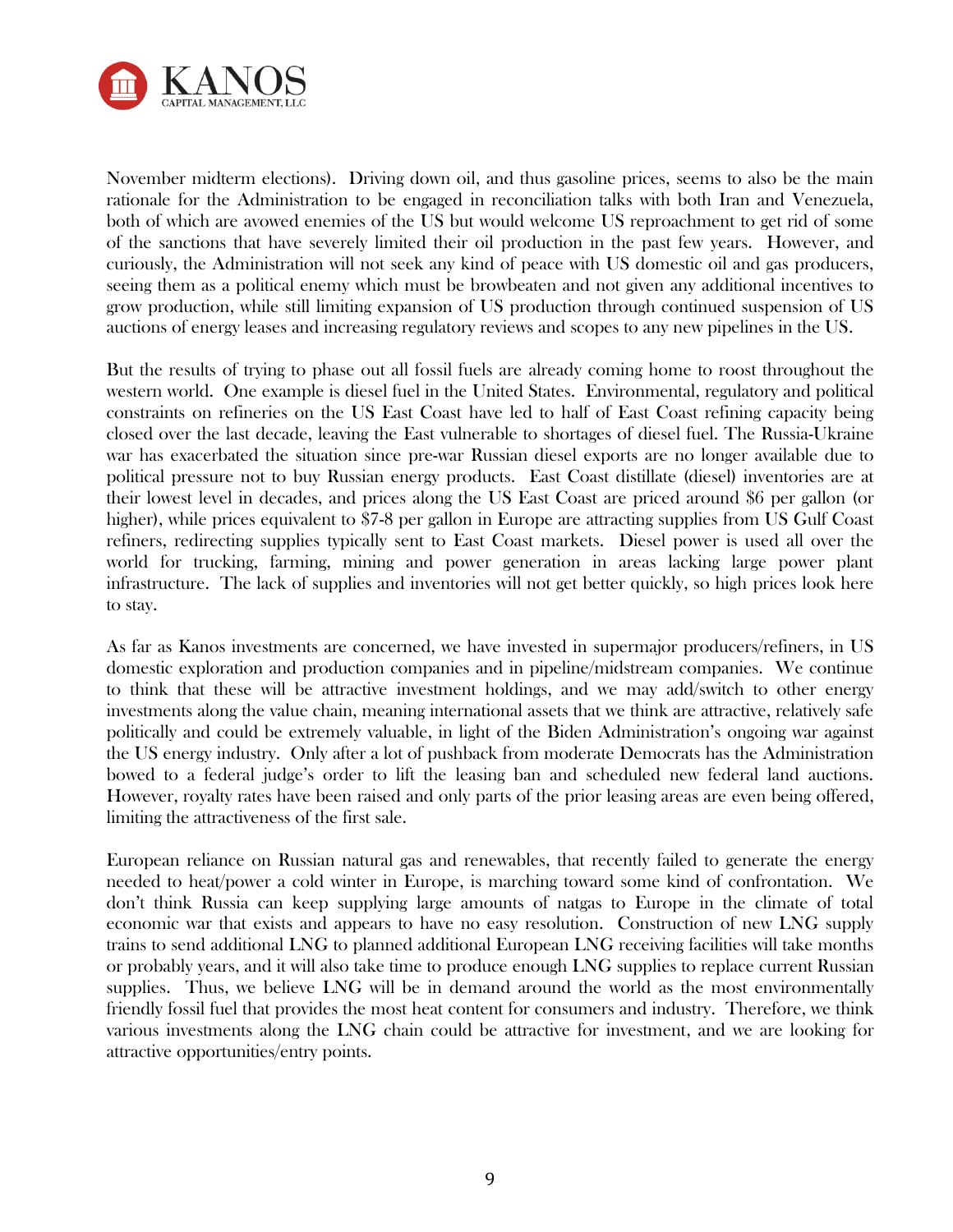

## Commodities/Precious Metals

Our commodity investments (along with our energy investments) have paid off so far in 2022, and we believe there is more performance in front of us. Commodities had their biggest quarterly rally since 1990. But we think there will be attractive investment opportunities that will last for years.

Why? First, as mentioned above, re-shoring industry to the US is now a force that should last many years. In addition, the inevitable move toward more and more electric vehicles means that US electric infrastructure will need to be updated and expanded. These two multi-year (and probably decade-long) initiatives will need large amounts of industrial metals, which we believe will have to be sourced in more friendly locales, meaning the Americas and Australia/Oceanic Pacific. We believe our investments in large metals/raw materials firms will continue to be attractive investments for the future.

We believe that world inflation has been ongoing since central banks started adding large amounts to their money supplies, starting in 2009 but obviously increasing immensely in 2020. However, we also think that the success of growth investing coupled with the increasing environmental activism starved capital for reinvestment by raw materials producers across the commodity spectrum, limiting reinvestment in/rebuilding of their reserves/resources, so now the world find itself short of most of the metals that the world took for granted for the last couple of decades. Reinvestment during China's buildout during the mid-2000s did build some reserves, but the Financial Crisis of 2008-2009 cut financial wherewithal as did the European economic crisis of 2010-12. This adds up to this result: the world has been depleting proven reserves of a number of metals, and these extractive industries will be able to sell their current inventories for higher prices than in the past while they look for new reserves. We believe current and future demand will require even higher prices as industries like electric vehicles will require large new supplies that will be costly to find and develop.

The following graph from Optuma shows the Bloomberg Commodity Index compared to the S&P 500 Index over the past 50 years. Stocks have far outperformed commodities until recently, and reversion to the mean could mean higher commodity prices for years to come.

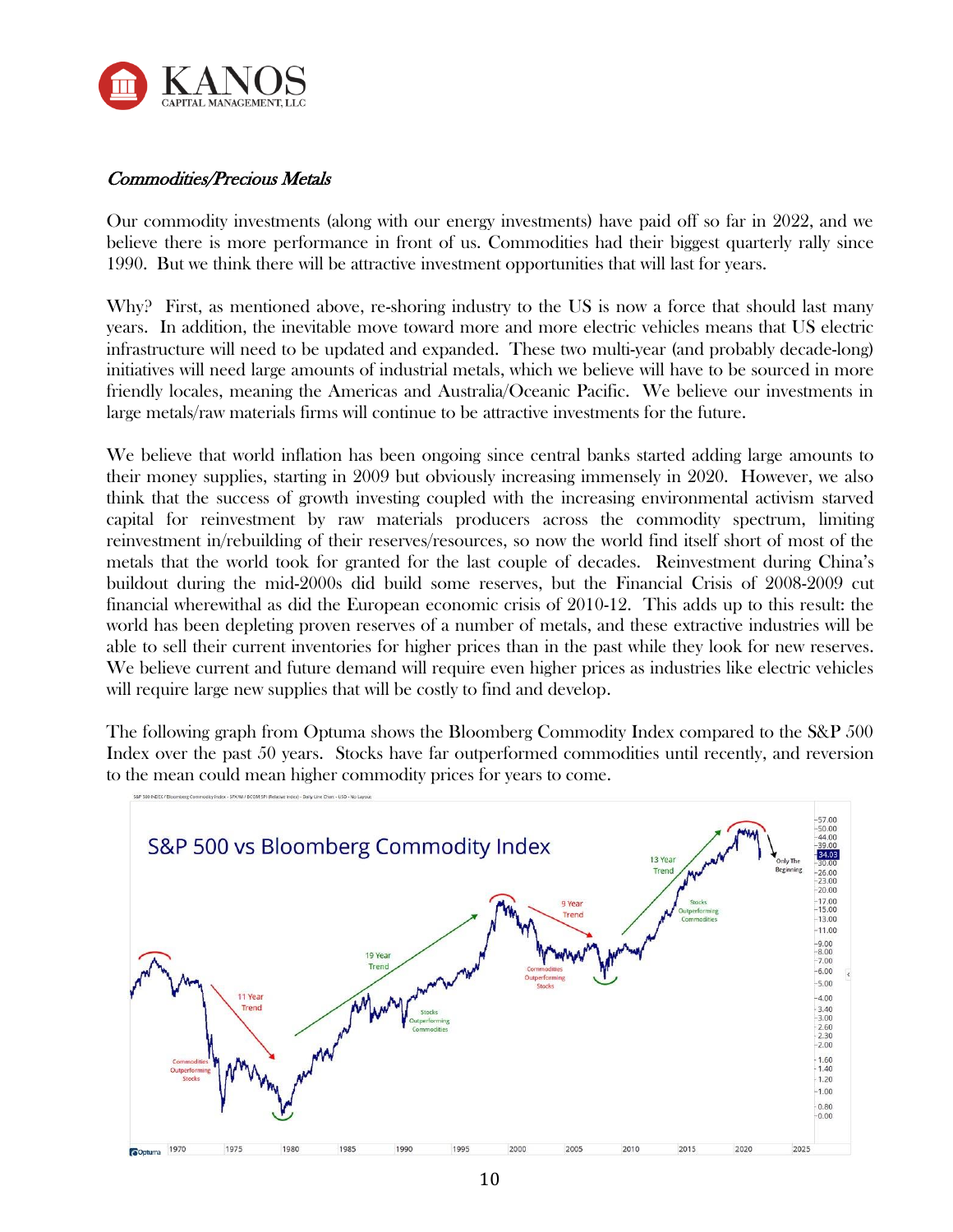

In other commodities like fertilizer, while there are lots of costs and logistical problems around the fertilizer industry since so much capacity is in Russia/Belarus, we still think that owning and possibly augmenting our exposure to the industry will continue to be attractive for both capital appreciation and income. Fertilizer is the driver for higher crop yields, and as the world realizes that geopolitical and weather upsets have limited supplies for the last couple of years, restoring fertilizer use will be essential to get back to producing enough food to feed the world's people at sustainable costs.

Other metals like uranium seem to be in a multi-year bull market. We think the move higher in oil and gas prices will help reinvigorate the nuclear industry, both domestically and worldwide. We continue to look for attractive investments in uranium and nuclear development.

The precious metals, along with energy, were premium performers in the first quarter, and we think that they will continue to perform due to inflation and central banks activity. Not only do we see inflation staying at very high levels, causing more and more people to buy precious metals for investment for inflation protection of their capital, but we also think that central bank monetary reserves, for decades considered the most secure money, is no longer secure, since the US seized Russia's central bank reserve overseas deposits in the early days of the Russia-Ukraine war. The economic sanctions levied on Russia, expressed by someone on Twitter lately as "more than all the other economic sanctions levied on all other countries in history" are so extreme, only holding something of value out of reach of US sanctions can be considered "safe" by countries/bank in the future. Obviously, gold has functioned as that store of value for centuries, and we see countries returning to metals/commodities, and gold in particular, for safety, especially in light of how central banks have manipulated the amounts and thus values of their money supplies and currencies, respectively, in recent years.

Thus, we believe international banks and central banks will continue to increase their gold holdings going forward, and we see investment pools, pension funds and sovereign wealth funds returning to an allocation to precious metals that they owned in the past, especially after the 1970s when precious metals provided a lot of protection for investment portfolios, as gold went from \$35 in 1971 to as high as \$800 in 1980, and mining companies in some cases returned hundreds of percent of investment gains.

### **Summary**

Our portfolios are set up for the turbulent market times we see ahead of us. Our portfolio holdings of essential industries like energy, defense, pharmaceuticals and some technology, along with our overweight in commodity companies in the precious and base metals, fertilizer, and agriculturals have performed well during 2022, and we continue to believe there is "more runway" for them during this year and in the near future. Short-term interest rates are headed higher, and we believe growth stocks like technology, communications and consumer discretionary companies will struggle with slower (or no) growth and decreasing profitability, along with shrinking multiples as long rates follow short-term interest rates higher. Bonds will be no more attractive as central banks pull back on purchases and inflation proves difficult to uproot due to supply issues, even as demand growth eases due to high prices. We think our portfolio holdings will protect your capital and benefit from this inflationary environment as other investors start to protect their capital in a similar fashion, sustaining the bull market in commodities.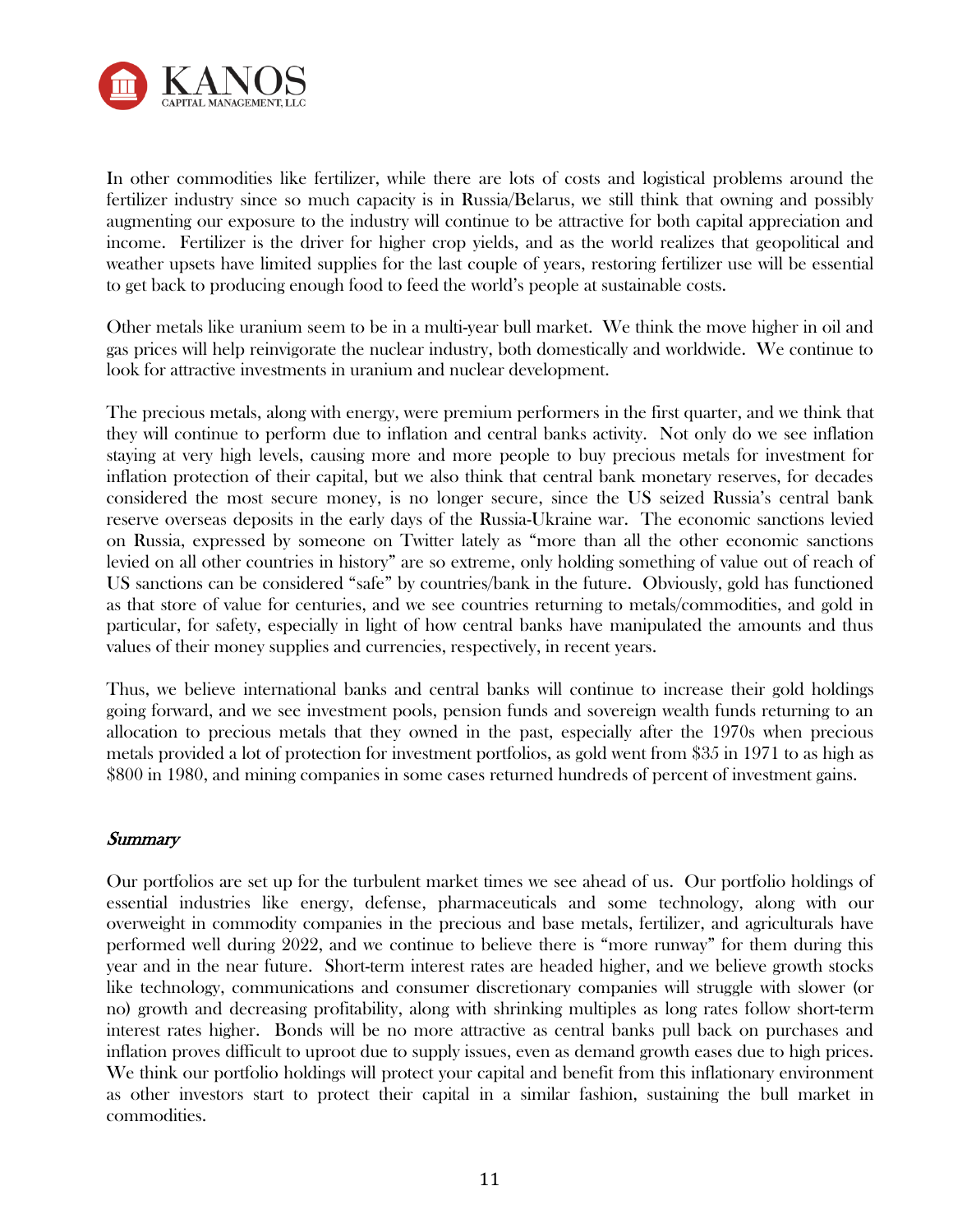

# Kanos Quarterly Commentary 1

# The World Has Changed

The Covid-19 pandemic hit the world during 2020, causing major sickness around the world and causing political leaders to impose lockdowns, causing major economic disruptions and prompting central banks and countries around the world to stimulate both monetarily and fiscally.

As the world has emerged from the pandemic, the massive stimuli combined with human nature encouraged people across the developed world to spend money for second homes, recreation and travel. Supply disruptions occurred as a result of 1) lockdowns, 2) transportation issues and 3) lack of raw materials contributing to growing inflation in prices worldwide.

But the general widespread thought was that "things would revert to normal" as supply chains were restored, materials were available again and people went back to work, alleviating supply and labor cost pressures built up since early 2020 and allowing world economies to resume growth with inflation dropping and normality returning.

February  $24^{\text{th}}$  changed all of that, radically. Not only did Vladimir Putin's Russian forces attack its neighbor Ukraine, but the Western world, led by the United States and virtually all of Western Europe, declared a new cold war on Russia, significantly changing the political and economic landscape of Eastern Europe for a long time.

While Russia's attack on Ukraine is an abomination and millions are suffering in Ukraine and Eastern Europe because of it, the attack and resulting cold war of sanctions and isolation imposed on Russia by the US and Western European nations has changed the economic landscape for a very long time. Let us detail the changes we see.

### Sanctions

The US and Western Europeans cut off all financial dealings with almost all Russian financial institutions, cutting them off the Swift system of bank communication and freezing all Russian sovereign and central bank assets in Europe and the US. It is said that these sanctions on the whole are more than the sum of all Western sanctions levied in the Middle East over the past few decades. A notable exception to the sanctions was that Russian natural gas (and oil) was not sanctioned, meaning Western Europe has kept using and paying for Russian natgas through Gazprombank. The EU has proposed prohibiting Russian oil purchases by member nations (the US did this in March), but there is disagreement among nations since so many rely almost exclusively on Russia as their oil supplier.

### Energy – European natural gas and LNG

As a result of these sanctions, energy has become further disrupted from its already fragile supplydemand balance. For much of Europe, Russian natural gas is both a major source for winter heating and for powering industry. While Russian gas has not been cut off, the low levels of gas delivery and the lack of energy from other sources caused European natural gas prices to rise from their already very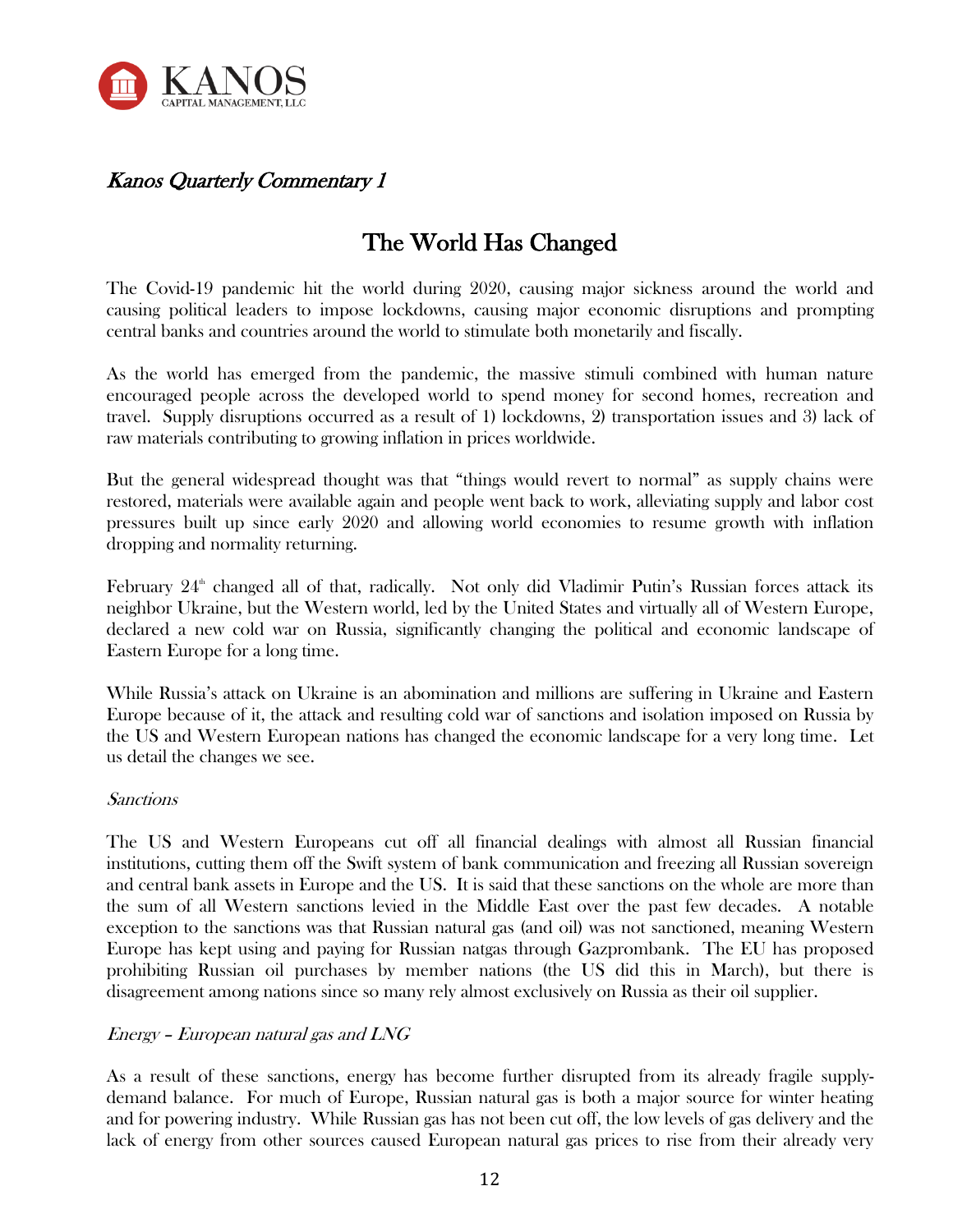

high levels, as late winter heating needs emptied European natural gas storage. Prices have recently fallen back some as winter heating needs have dropped significantly, but the problems remain when cold weather reemerges in the autumn. Russian LNG exports from its Far East fields (Sakhalin Island JVs with Western oil majors) are limited and will dwindle as Western oil companies start their exit from all Russian operations, putting further strains on tight world LNG supplies. Very high natgas prices in Europe have attracted LNG cargoes from all over the world since March (many originally meant for Asian delivery), further tightening world gas supplies. These changes are all semi-permanent – things will not "go back to normal" even when the war ends, because we do not see the US/Western European sanctions on Russia being dropped even if hostilities cease; the Western countries look to punish Russia for its behavior, starving it of western goods and markets.

### Oil Disruption

Russian crude oil exports, which are gradually being interrupted, could fall semi-permanently and be at reduced volumes for years, if wells are taken offline (due to lack of storage space for excess production) and Western oil service companies are no longer in Russia to restore production volumes. Many refineries around the world are configured for Russian Urals and Far Eastern blends – their removal from world trade will mean refineries will run at lower levels or at least less efficiently. In addition, Western political and social pressure has caused many users of Russian crude oil worldwide to "selfsanction" their purchases, meaning purchases which are technically still allowed are not made due to political or peer pressure. This means the amount of Russian crude oil could fall further unless replacement buyers, like China and India lately, can be found quickly to mop up excess Russian production.

### Food Disruption

The war has put grain exports from Russia and Ukraine at risk, with the normally bountiful Ukrainian harvests that feed millions around the world at risk for harvesting as well as transportation for export. In addition, Russian grain exports are subject to sanctions, limiting their availability to Western countries too. Both Russia and Ukraine are also important sources of wheat for export: Russia is first in the world with 18% of international wheat exports while Ukraine is fifth and supplies 8% of world wheat supply. Ukraine is also the fourth largest international exporter of corn with 13% market share in 2020. Ukrainian wheat and corn production is estimated by some to be down 50% due to the war, so a big production deficit could radically affect Ukrainian food supplies as well as countries that rely on food imports. Russian grain is only available to countries ignoring the sanctions on Russia, meaning China, India and other Asian and African countries. However, another limiting factor on grain exports from the region is the problems with transportation through the Black Sea. Discussed below in more detail, the Black Sea is a war zone, thus insurance for ships is extremely expensive (or not available at all), limiting the ability to get harvested grain to end-users.

Wheat, corn and soybean prices were already high due to poor weather conditions around the world in 2020-2021, even before Russia's invasion of Ukraine. Both wheat and corn are nearly double the prices of 2020, and the shortage from Ukraine will almost certainly result in food crises in many countries, as the World Bank and Rockefeller Foundation have warned about in recent weeks. Large wheat importers include Egypt, Indonesia (two of the largest populations in the world), Turkey, China,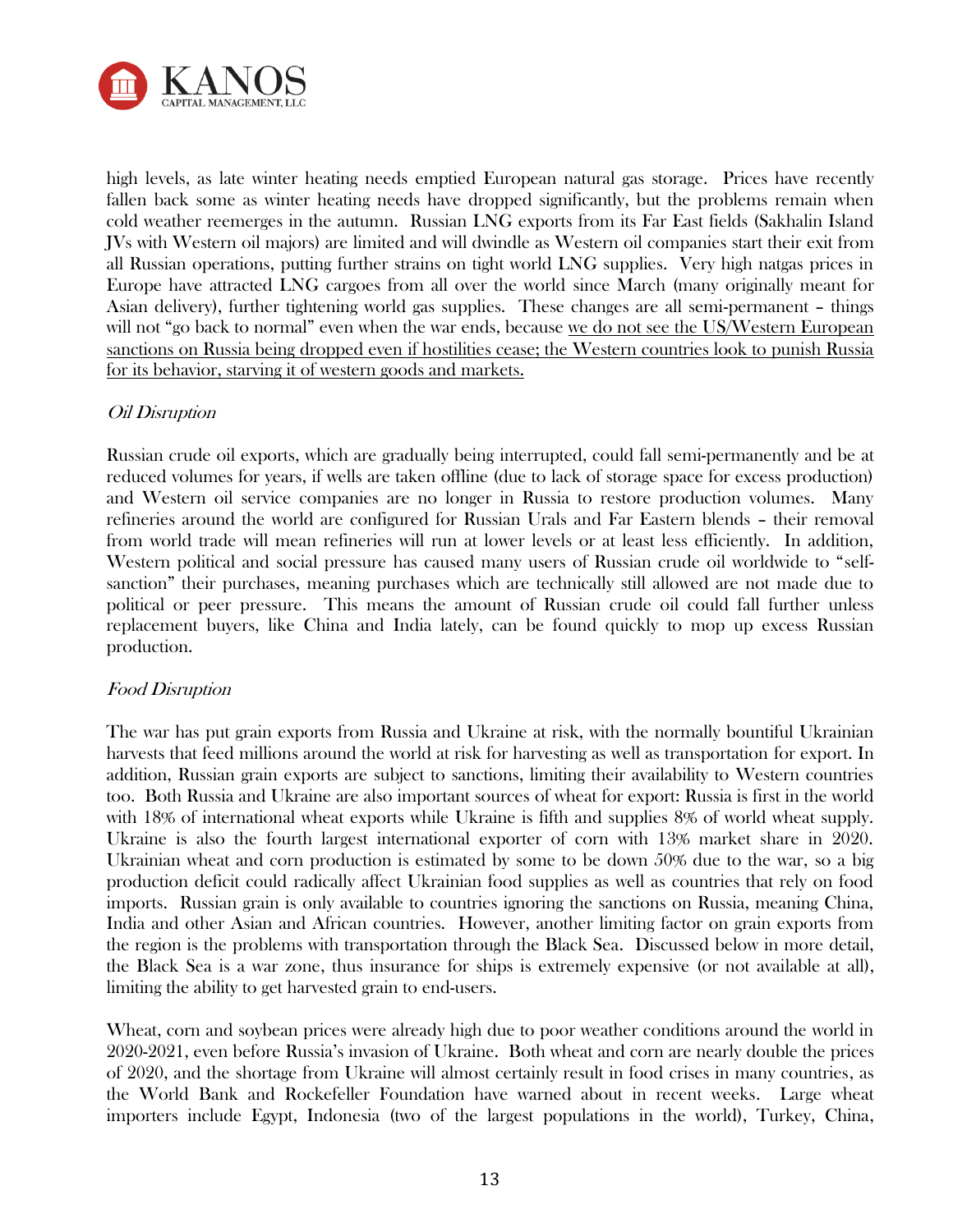

Nigeria and Italy (listed in order of size of 2019 past imports). Large corn importers include: China, Turkey, Iran and Israel (2019 export estimates).

### Transportation Disruption

Another factor that will further curtail Russian and Ukrainian exports is the war's toll on the transportation systems of the Black Sea. The Black Sea is the major transit way for Russian and Ukrainian exports of both energy and grain. The sea's inclusion as a war zone (for possible targeting by combatants or the danger of seaborne mines) means insurance for ships is far more expensive (or unavailable at any price), so tanker loadings from Caspian pipelines that terminate at Black Sea ports might be curtailed, further curtailing Russian and Central Asian production. This issue also affects the large amounts of grain traditionally shipped out of Russian and Ukrainian ports to Turkey, Middle Eastern destinations, Africa (Egypt, Ethiopia) and Asian countries as far away as China and Indonesia.

### Strategic Metals

Russia is also the producer of many strategic metals, including steel, nickel and aluminum; it is a top-five producer of all three. In addition, Russia is the largest producer of palladium, essential to the manufacture of catalytic converters in gasoline-powered cars, in which it has a 40% world market share. The US and western nations have not sanctioned metals explicitly, but, like energy, there appears to be some "self-sanctioning" being performed by western companies. Palladium has been in short supply because it is often transported by air freight, which has been banned after the war broke out. Russian aluminum production has been partially curtailed due to one of its sources of 'alumina' (a building block for finished aluminum) being shut down in Ukraine. As Bloomberg notes in its Feb. 28 article: "Russian Metal Exports Slide as Sanctions Hit Commodity Financing," the increasing problems with sourcing Russian metals involves: 1) financing, which is subject to some sanctions like SWIFT banking cutoffs, 2) computers / electronics / control systems, which are needed to run mines, smelters and refineries and are now banned for export by the West and, maybe most importantly 3) spare parts for machinery and vehicles from the West essential to maintaining operations of mining, smelter and refining installations of the Russian metals industries.

### **Conclusions**

We have detailed big changes we see impacting the world caused by the war and the western world's response: 1) sanctions/financing, 2) European gas/LNG supplies, 3) Russian oil and maintaining production, 4) food disruptions and anticipated food shortages, 5) transportation problems and 6) strategic metals sourcing and difficulty receiving. All these contribute to problems in the rest of the world: higher costs, lack of supply and future hardship.

However, the biggest change we have observed since the war's outbreak is the new mindset promulgated by the Biden Administration and Western governments like the Boris Johnson's UK: Russia is THE ENEMY and must be stopped militarily, politically, economically and even socially and athletically. This feels like total war minus the shooting. We don't think that many ordinary westerners really comprehend what the unstated goal is: Weaken Russia to the point that it can no longer wage war. But this is total war, so the goal is not just neutering Russia militarily, it also includes politically, economically, and socially/athletically, something we haven't seen in decades. US Government officials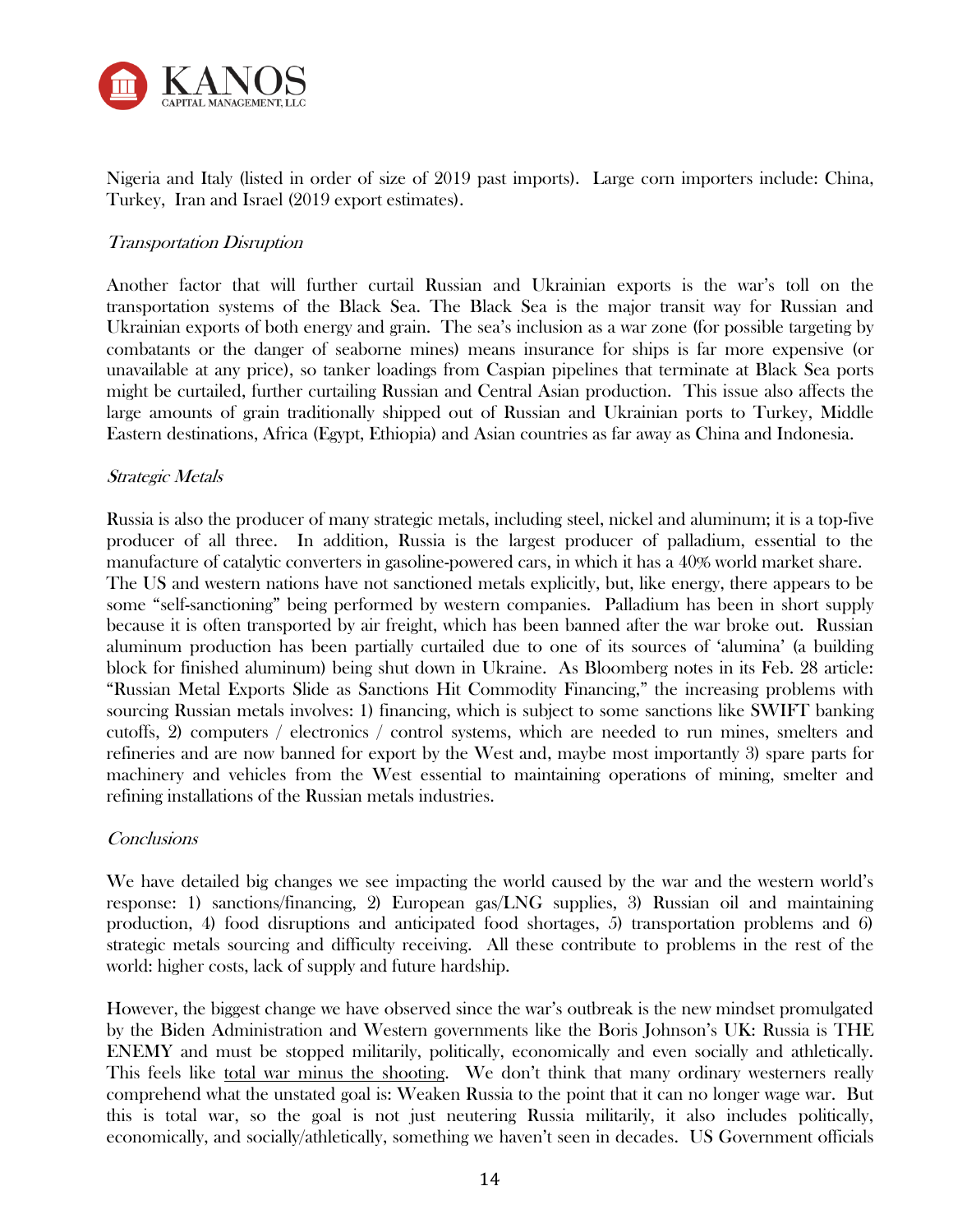

have not spoken with their Russian counterparts since hostilities began, and they have publicly stated that they are not interested in restarting a dialogue. Meanwhile, the US and NATO allies are openly supplying Ukraine with billions of dollars worth of sophisticated weapons which have already severely decimated the Russian military's offensives and ongoing effectiveness.

Since the breakup of the Soviet Union, Russia, and Putin in particular, has been paranoid that the US and the West was out to get Russia, to expand influence to Russian borders and relegate the once-great country to irrelevance. It looks like they were right: NATO, led by the US, has continued to expand its influence all the way to and into Ukraine, threatening to push right up to the Russian border in its heartland. The West's active supplying of superior quality war material into a war that looks like it could last months or even more than a year seems ominous to us. What will Russian leaders, whether it is Putin or someone else, do if Russia is not able to declare any major victory and the Russian economy is pushed into recession by sanctions and isolation? We hope cool heads will continue to prevail.

The world has definitely changed, and we are positioning investments in portfolios to reflect this new reality. Globalization is dead and the peace dividend from the Cold War is in the rearview mirror. The Covid and now wartime problems of sourcing, logistics and supply chain issues for business are not going back to pre-war efficiencies. We hope businesses and countries adapt to these new conditions relatively quickly with as little upset as possible.

# Kanos Quarterly Commentary 2

# The Fog of Peace

We recently listened to a fascinating podcast called Decouple which is produced by a medical doctor, Dr. Chris Keefer in the UK. In the March  $2<sup>nd</sup>$  podcast, Dr. Keefer interviews Dr. John Constable, Director of the Renewable Energy Foundation in the UK, to discuss his recent writings on "The Fog of Peace Lifts on the Energy Transition."

Dr. Constable argues that his position and background as a renewable energy expert have positioned him to analyze the world's current energy situation. He believes the Russia-Ukraine War has "sped up" a number of energy transition steps, and he is now convinced that the world, the developed world most especially, cannot transition further to renewable energy and must embrace further development of fossil fuels and nuclear.

Why? Essentially, energy density, or the term he uses: "entropy of an energy source." Current renewable energy technologies deliver relatively low density energy on a periodic unscheduled basis that only adds to the delivery of energy during certain parts of the day (when the sun is out for solar, when the wind blows for wind), while the rest of the energy system has to be ready to deliver energy on demand on a moment's notice to replace these intermittent sources. Thus, renewables take away from the reliability of the system, according to Dr. Constable, and the addition of more renewable energy sources on an distribution system will eventually lead to a failure of power delivery, as the steady parts of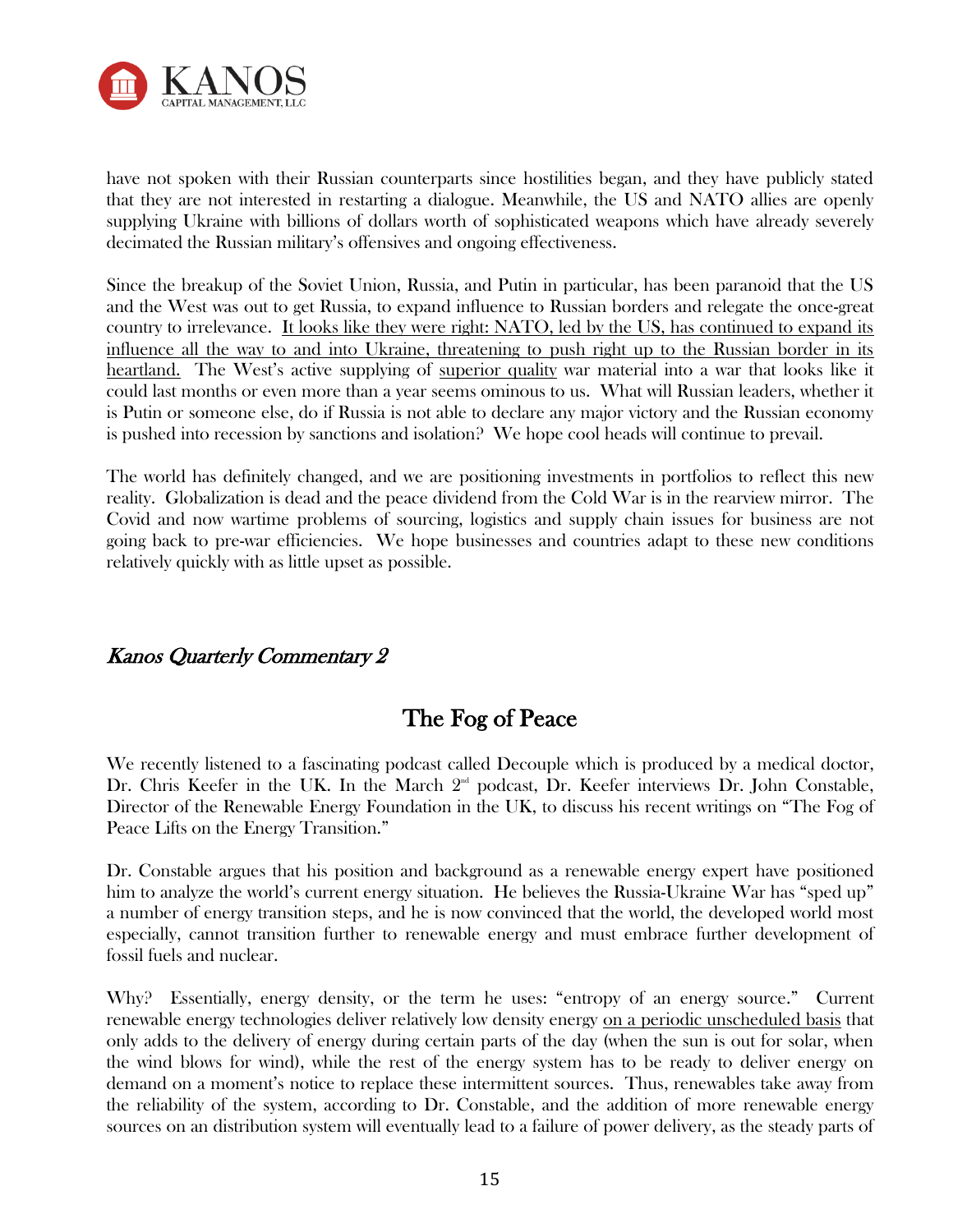

the systems, traditionally delivered by fossil fuels such as coal, oil, natural gas or even biomass or nuclear, can no longer balance the system made less stable by the intermittency of renewables.

His observations of European utilities this past winter and then around the outbreak of the war laid bare the problems that the West's (especially Germany's) devotion to shutting down all fossil fuel and nuclear generation capacity. The now unreliable Russian natural gas source has also shown that energy systems relying on political opponents (or at least allies that are only "friends-of-convenience") have more risk than Europeans were calculating. How could they have made such poor choices? His answer is that they were blinded by the "Fog of Peace."

His idea of the "Fog of Peace" is fascinating and originated the time the Cold War ending / the advent of the European Union / re-entrance of Eastern Europe/Eastern Asia into the world economy. After the Soviet Union broke up (early 1990s), the European Union crystalized (mid-1990s) and China entered the world's economy through its entrance into the World Trade Organization (WTO) in 2001, the world entered a time of plenty. A true peace dividend allowed the world to invest anywhere in the world, to source materials and labor at lower prices and most efficiently, which also relied on cheap energy. Cheap energy was a linchpin and was available from sources around the world, deliverable on demand. The renaissance of industry and trade evolved with "just in time" manufacturing processes (which drove down inventory and staffing costs) and constant cost improvement, allowing big companies from many different nations to efficiently deliver goods and services worldwide at competitive prices.

As the world enjoyed these fruits of industry, people grew rich and governments were able to spend even more than their tax receipts as finances were healthy and spending extra through borrowing did not hurt government services or overreach (at first). The former convenience and abundance of everything helped form the "Fog of Peace" that allowed leaders to assume the abundance would always be around. People in many western countries started to push their social and political agendas on business and industry, which could take some inefficiencies (extra costs and governmental & social restraints) and still make money, due to low interest rates, cheap energy and the lack of inflation (and the lack of labor cost pressures). Part of this inefficiency was the introduction of large scale renewable energy sources, which were not as efficient as older sources but could be added to efficient systems, which could accommodate them.

The "Fog of Peace" formed fully over the last fifteen years, when many politicians, governmental officials and even many business leaders forgot how western countries got to their wealth and efficiency, and the "fog" set in that never-ending wealth and efficiency could be maintained, even as less efficient energy systems, increasing governmental/regulatory reach into business, and higher costs started to sap the ability of businesses to deliver their products and services with the same pricing and efficiency of delivery.

Today's world looks very different than the world just a few years ago. We could start to see through the "fog of peace" as Covid stopping and starting of whole economies laid bare that energy was not "just in time" if multi-year planning for its production wasn't accomplished beforehand. Oil's negative price in April 2020 and the Biden Administration's outright demonizing of the oil & gas business starting on the day of President Biden's inauguration has sewn the seeds of higher oil & gas prices that we see today. The near catastrophic winter freeze situation in Texas during February 2021 and similar energy shortage situations seen around Europe for the past few months (pre-war) have also shown that energy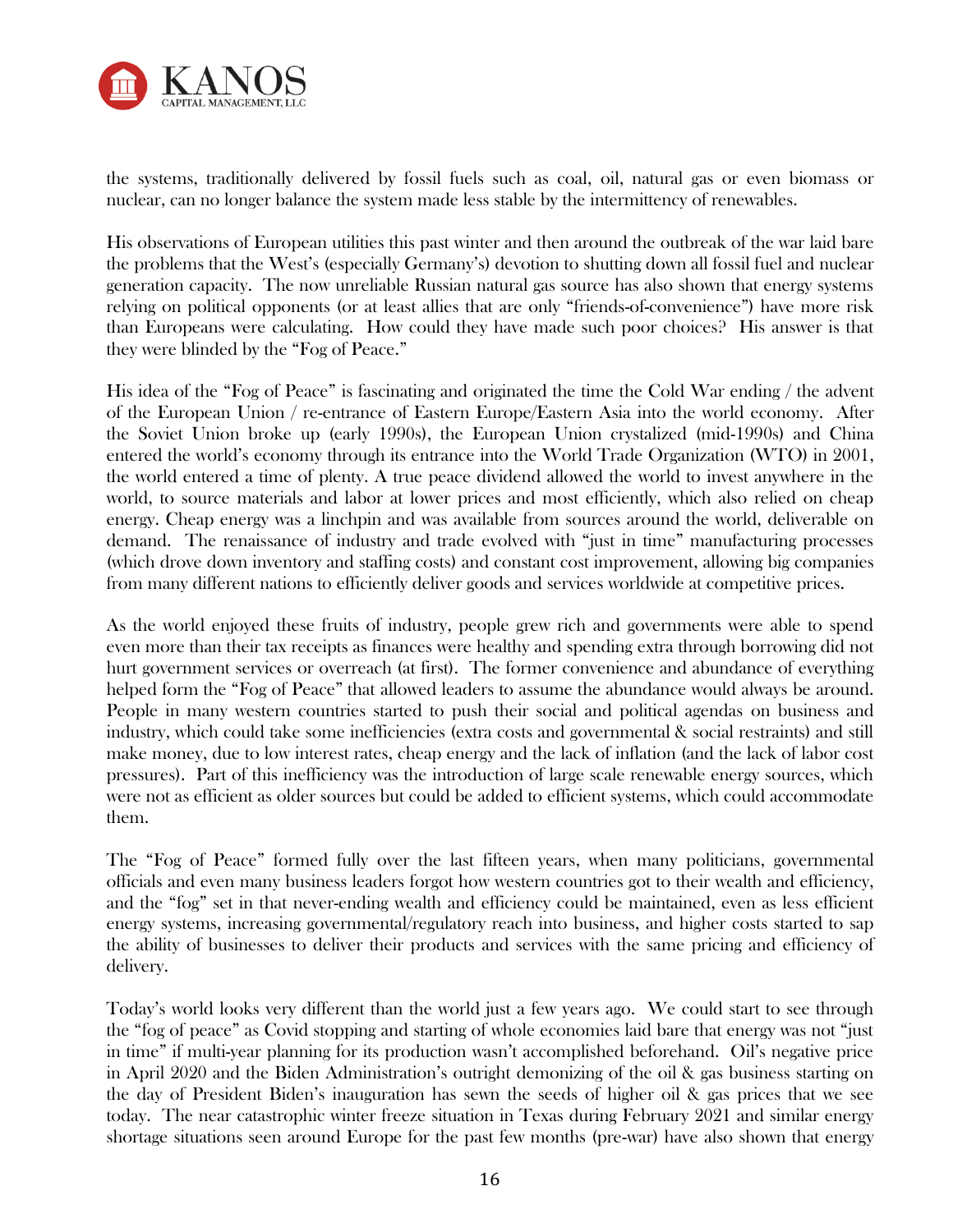

systems relying on larger shares of renewables can lose efficiency at very inconvenient times. Luckily, deaths were not widespread in either Texas last winter or Europe this past winter, but the intermittency issue of renewables must be on the front burner for energy delivery planning going forward.

In addition to energy, our "world of plenty" lost its planning and investment post the Financial Crisis of 2008-09, when demand dropped off for industrial goods, whether they were base metals, fertilizer or agricultural infrastructure, chemical and industrial products, or, as mentioned above, energy infrastructure for delivering fossil fuels (although the "shale revolution" in the US was built out, giving the US cheap and plentiful energy for the 'Teens). Covid lockdowns further contributed to uncertainty of demand, further complicating any further capital expenditures, as lockdowns, labor uncertainties and demand uncertainties limited corporate investment in commodities and raw materials worldwide.

Now, post-Covid, and with a war that has fractured the world in two, lays bare that the "peace fog of plenty" that the world got so used to during the 'Teens can no longer be maintained without planning, capital and time. Leaders around the world, both political and business, are now starting to realize that the materials and labor they thought were available instantaneously may not be available for months/years and may costs far more than planned. In addition, war has literally destroyed some sources of materials, products and facilities, driving up costs due to more difficult sourcing, uncertain supply chains, longer and more difficult transportation routes and a much longer period of shortages worldwide than any of us were expecting.

Bottom line: The Fog of Peace allowed the world to use up the peace dividend and our accumulated surpluses. Covid lockdowns, expanded social agendas, and the Russia-Ukraine War have laid bare the vulnerability of energy systems, manufacturing efficiencies and delivery on-demand of products worldwide we have all grown accustomed. Now, increased planning, capital expenditures, and regulatory/governmental flexibility will be required to start to rebuild our societies' ways of life, with energy efficiency as key to reestablishing growth and wealth-building.

This must be done with cheap, reliable energy that has been proven over almost 200 years to be provided by fuels that can add dense energy virtually on demand. This energy is most flexibly provided by crude oil products (transportation, heat, and industrial energy), coal (heat, power generation and industrial energy), natural gas (heat, power generation and industrial energy) and nuclear (constant electricity at low cost). Reliance on renewables for more than intermittent power has proven to be misguided as well as being expensive. Even as battery technology advances, the size, cost and relative inefficiency of battery-delivered power still points toward fossil fuels and nuclear as the clearly best solution for our world's future energy needs.

Constable ends the podcast with the warning that our increasingly complex and growing world civilization has been accomplished by continuing to evolve our energy delivery over history (from wood to coal to petroleum to nuclear...) more and more efficiently (lower entropy). Renewables are a higher entropy (less energy dense) source of power – their larger share of power delivery will almost certainly lead to a breakdown in power delivery to consumers, similar to what almost happened in Texas in 2021 and Europe in 2021-22 but worse. We cannot let that happen, and each country/region must plan for more efficient power delivery over time, meaning increasing lower entropy/higher density energy, or risk stalling our ability to further modernize.